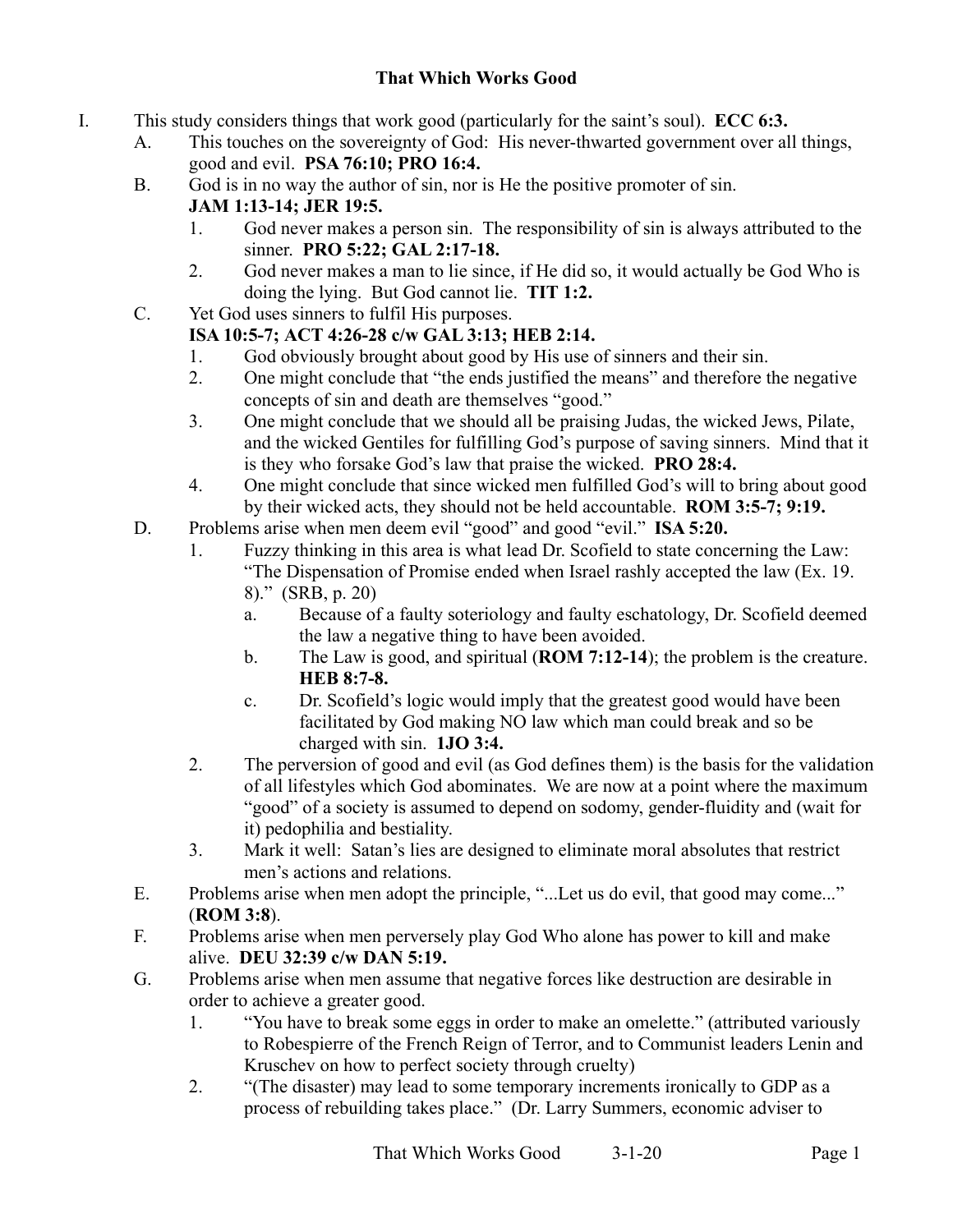President Obama, concerning the Kobe, Japan earthquake and tsunami)

- 3. "Ghastly as it may seem to say this, the terror attack like the original day of infamy, which brought an end to the Great Depression – could do some economic good." (Dr. Paul Krugman, Nobel Laureate economist, concerning the 9/11 attack)
- 4. The logical conclusion of this reasoning is that the most positive forces for good are destruction and death. We should be praying for natural disasters, sinister attacks and totalitarian leaders with their own unique vision for society.
	- a. This is the essence of the philosophical/political mantra, "order ab chao" (order from chaos) in which struggle between forces is deemed necessary to produce superior rule and order.
	- b. The "superior order" which results from the chaotic struggle must then enforce its will absolutely to maintain its status. This is tyranny and a claim to be God.
- 5. Christian accommodationists who try to mingle atheistic evolution with the Biblical record of creation fall into this trap of confusing good with evil. Any theory which promotes suffering and death prior to Adam's sin ends up with God calling suffering and death "very good." **GEN 1:31.**
- H. Problems arise when we think that our personal sin actually works to our benefit or to God's glory (a half-truth).
	- 1. "I am so thankful that I became a promiscuous fornicator: I would never have learned the humility that comes from a lifelong STD and child-support payments without that."
		- a. That God's judgments for sin humble one and bring him to repentance is one thing. That someone had to learn humility the hard way is another.
		- b. One could humble himself before God's law to *avoid* sin and its judgments. **JAM 4:6-7.**
	- 2. "God is glorified in showing mercy to sinners so I am going to sin and give Him an opportunity to glorify Himself when I seek forgiveness."
		- a. This is premeditated, presumptuous sin which is very unpopular with God. **NUM 15:27-31; LUK 12:47-48.**
		- b. God also gets glory by judging sinners and withholding repentance from them. **2CO 2:15-16; ROM 1:25-28; 2TH 2:10-12.**
	- 3. Sin NEVER works good for you.
- I. Problems arise when we confuse a godly way of processing a negative event in our lives with the folly of self-inflicted injury.
	- 1. The former is commendable in that it accepts such as from God (**JOB 1:21**), seeks to magnify God in spite of loss or weakness (**JOB 13:15; 2CO 12:7-10**) and weans one's affections from this world to the world to come. **ROM 8:18.**
	- 2. The latter is the basis of extreme asceticism which denies the body its natural needs and desires. **EPH 5:29 c/w COL 2:20-23.**
	- 3. The latter is the basis of ritual self-immolation which pretends to show God how loving and pious one is, or attempts to entice God to do one's will. **1KI 18:28.**
	- 4. The latter is the basis of self-mutilation associated with emotional distress, transgenderism or Body Integrity Identity Disorder which falsely assumes it necessary to alter one's form against nature to achieve an improved self-image, sense of fullness or to alleviate false guilt. NOTE: Mutilating or altering one's body *against nature* (self-mutilation; sex-change surgery) is not the same as *enhancing one's natural body* (hair dye, cosmetic surgery, laser fat removal, etc.).
- J. Problems arise when we errantly presume upon God's promises of care, supply and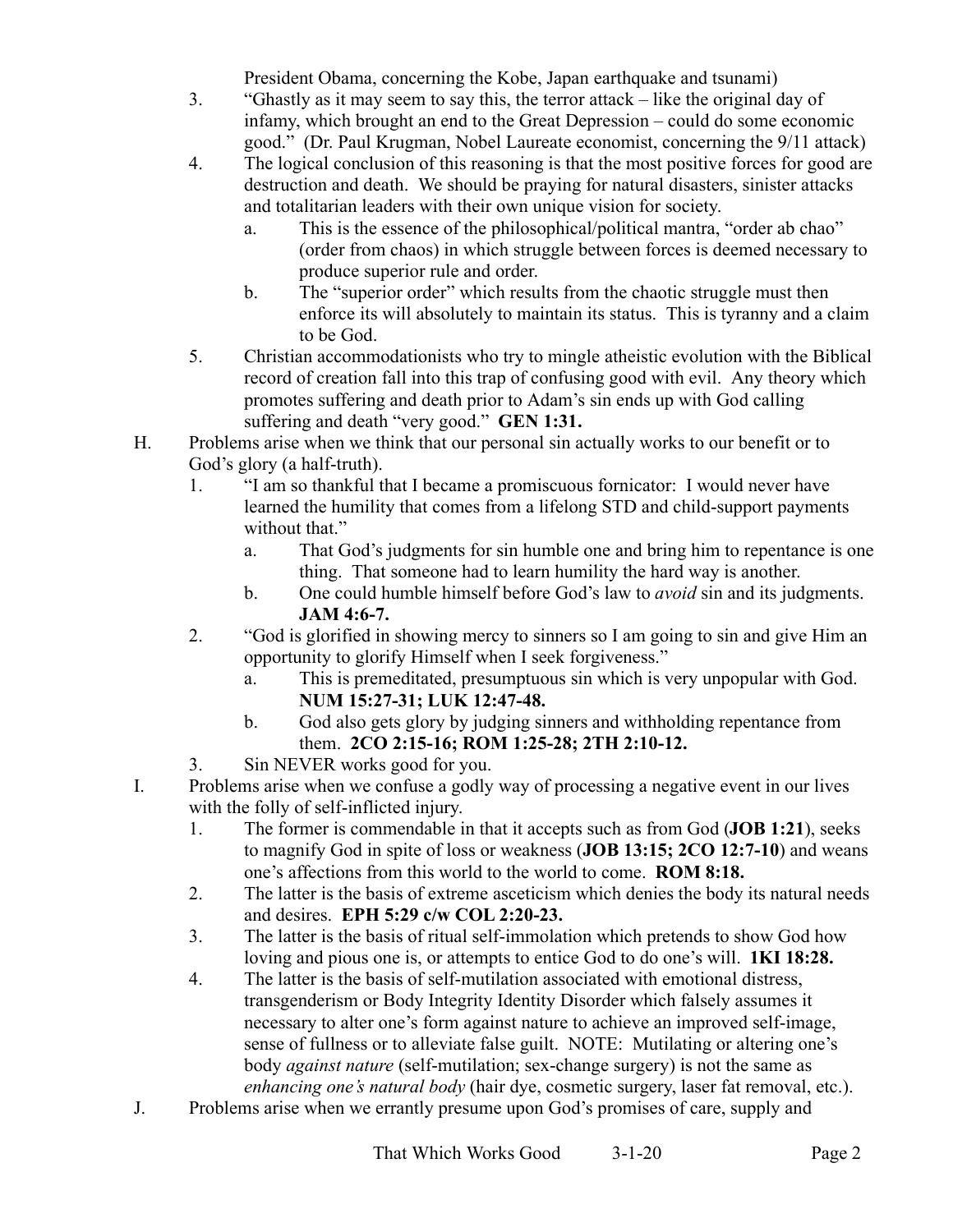protection: "God's power and providence operates for my good and His glory; therefore, I will intentionally give Him an opportunity to exercise them."

- 1. This was one of Satan's ploys against Jesus. **MAT 4:6-7.**
- 2. "God will supply all my need, per **PHIL 4:19**, so there is no need for me to work, save or be prudent. My indifference to reality will give God an opportunity to manifest His power."
	- a. But God commands work to supply for our own present and future needs, to support the genuinely needy and His ministry. **2TH 3:10; EPH 4:28; 1CO 9:14; PRO 21:20.**
	- b. Labor also works good for the *soul of man* in the enjoying of its fruits (**ECC 2:24**). There are few things in this life that are as satisfying as a sense of accomplishment and just reward derived from wholesome labor.
- 3. "God promised protection from poison and venom (**MAR 16:18**), so I will prove Him by sticking my face in front of a cobra and drinking strychnine."
	- a. God may let you do this and die as a warning to others to not tempt Him.
	- b. The death of fools for their folly is expensive for them but good value to those who are warned thereby. **1CO 10:7-12.**
- II. Consider the error, "...Let us do evil, that good may come..." (**ROM 3:8**).
	- A. Because Paul had affirmed salvation by grace over Jewishness, circumcision, Moses, lawworks righteousness, etc., some had falsely accused him of promoting licentiousness (disregard of rule or correctness).
		- 1. The implication they assumed was, "If it is true that men are freely saved by God's grace without the law, that is an open door to lawless living and, the greater the lawlessness, the greater is God glorified when He saves by grace."
		- 2. But Paul made clear that God's abounding grace should instill in believers a death to sin. **ROM 6:1-4, 14-15.**
		- 3. Paul constantly affirmed that teaching men about God's method of saving sinners does not void law, but establishes it. **ROM 3:31; TIT 2:11-12; 3:5-8.**
		- 4. Paul's teaching about grace demanded godly living. It was wicked reprobates who had wormed their way into the churches that were "...turning the grace of our God into lasciviousness..." (**JUDE 1:4**).
	- B. In the secular world, the doctrine of "Let us do evil, that good may come" is commonly referred to by such phrases as, "The ends justify the means," "For the greater good," "Urban renewal," or "Eliminating obstacles to progress" and such like.
		- 1. The preeminent example of this was the reasoning of the Jewish elders concerning Jesus Christ. **JOH 11:47-50.**
		- 2. The desire to "build" (c/w **ACT 4:11**) a better, safer, wealthier world generally demands that the individual's or minority's rights to life, liberty and property be trampled upon.
		- 3. Some innocent "lambs" may have to be sacrificed by forced marches across the country, a U-boat torpedo, an avoidable attack, or a mass killing.
		- 4. Eminent domain laws by which private property may be taken by the State (with compensation) for general public benefit (blight reduction, highway, utility, etc.) is one thing, but the seizure of non-blighted private property to be turned over to a private developer so as to increase government revenues is another.
		- 5. Natural affection and a sense of preservation tend to get in the way of the worst forms of *doing evil that good may come*.
			- a. Wicked devisers try to overcome natural moral revulsion of evil by such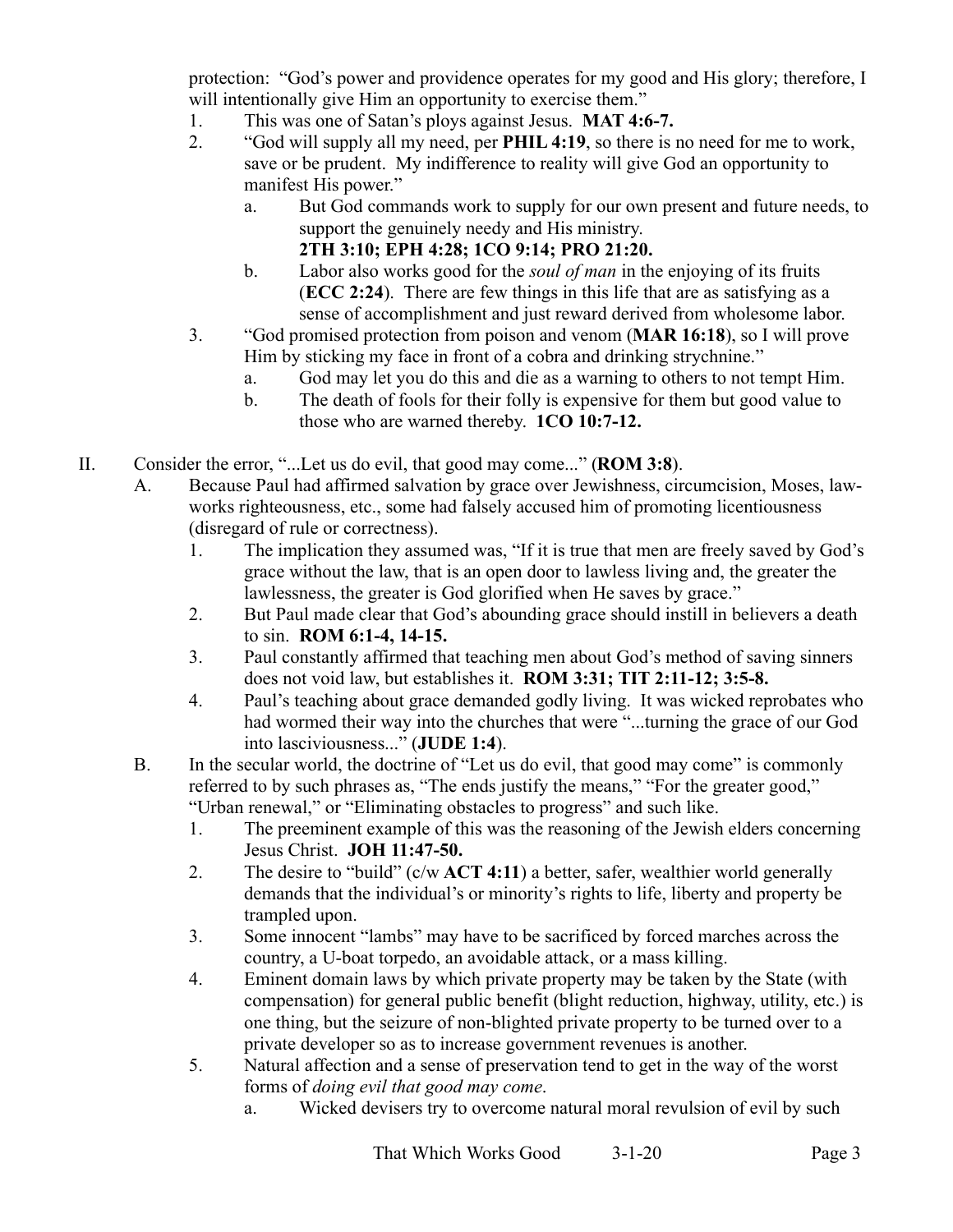means as *delegitimizing* the victim (**PSA 94:20**) or *dehumanizing* the victim.

- b. If one can be persuaded that another is insane, a criminal or an enemy of the state, then otherwise immoral treatment of that person is justified. This is what our Savior experienced. **JOH 10:20; 19:7, 12.**
- c. If one can be convinced that an African, Aborigine, Jew or child in the womb is not human, then inhumane treatment of such is impossible. Their being abused or purged is therefore morally acceptable.
- d. This is the perversion of the definitions of good and evil, per **ISA 5:20.**
- D. Can not sin/evil work for my good?
	- 1. The sin of others may work for your good. **PRO 28:8; ECC 2:26; HEB 2:14-15.**
	- 2. The sinfulness of others may be exploitable for your good. **ACT 23:6-9.**
		- a. This principle can be perverted. **HOS 4:8.**
		- b. We are to discourage, not embolden others in their sin. **LEV 19:17.**
	- 3. God can overrule the sin of others against you for your good and even for their good. **DAN 3:30; GEN 50:20; DEU 23:5.**
		- a. Joseph's godly construction on all the evil that had been done unto him did not justify the evil. That he showed *mercy* (unobliged compassion where severity is merited) proves their deeds were wicked and deserved wrath.
		- b. God could have orchestrated Joseph's exaltation in Egypt by other means. **PRO 22:29; 12:24.**
		- c. God's overruling of Balak and Balaam (**NUM 22-24**) justified neither a wicked king nor a compromised hireling prophet. God could have blessed Israel without either of their input.
	- 4. Your sin never works for your good.
		- a. Some interpret **ROM 8:28** to mean that God works good in you and for you through your sin as long as you love Him.
		- b. It is good to draw near to God (**PSA 73:28; JAM 4:8**) but sin separates you from God. **ISA 59:2.**
		- c. Sin deafens God to your pleas. **ISA 59:2; 1PE 3:12.**
		- d. Sin WITHHOLDS good things from you! **JER 5:25.**
		- e. Sin incurs judgment and death. **PRO 13:21; ROM 2:8-9; JAM 1:15.**
		- f. Loving God is keeping His commandments, not breaking them. **JOH 14:21**.
- E. Another form of "Let us do evil that good may come" is "Let us do evil to prevent possible evil."
	- 1. Johanan assumed this was an appropriate tactic in recommending a preemptive assassination of Ishmael in **JER 40:13-15.**
	- 2. This is judgment and execution before a crime is committed, a dangerous concept.
	- 3. "...if it be lawful to kill for prevention, who then can be safe, since malice always suspects the worst?" (Matthew Henry)
	- 4. Plots and threats are better handled by diligent inquisition, arrest and trial for conspiracy, and punishment of the guilty. **DEU 13:14; EST 2:21-23.**
- III. Sin is not the only thing that does not work good for our souls.
	- A. Ignorance is contrary to the wealth of the soul. **PRO 19:2; 10:21 c/w PRO 19:8.**
		- 1. Ignorance is bad but the *illusion of knowledge* may be worse since it solidifies one in an error and prejudices the mind against genuine inquiry. **PRO 26:12.**
		- 2. The primary ignorance is from a lack of the fear of God. **PRO 1:7; 9:10.**